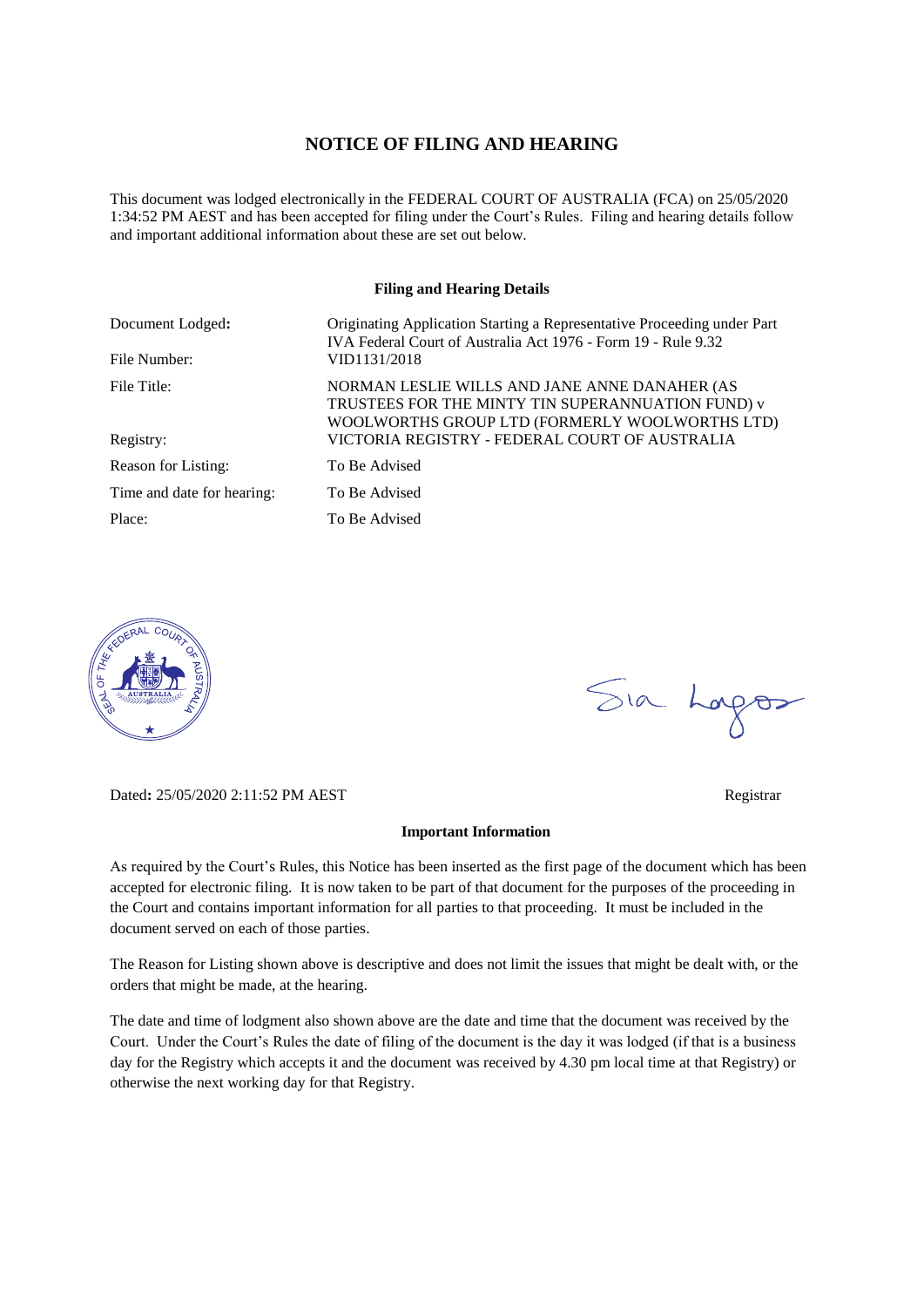

# **Further Amended Originating application starting a representative proceeding under Part IVA of the Federal Court of Australia Act 1976**

(Amended on 25 May 2020 pursuant to leave granted by the Honourable Justice Beach on 22 May 2020)

VID 1131 of 2018

Federal Court of Australia District Registry: Victoria Division: General

# **NORMAN LESLIE WILLS** and **JANE ANNE DANAHER (AS TRUSTEES FOR THE MINTY TIN SUPERANNUATION FUND)**

**Applicants** 

# **WOOLWORTHS GROUP LTD (FORMERLY WOOLWORTHS LTD) (ACN 000 014 675)**

Respondent

To the Respondent

The Applicants apply for the relief set out in this application.

The Court will hear this application, or make orders for the conduct of the proceeding, at the time and place stated below. If you or your lawyer do not attend, then the Court may make orders in your absence.

You must file a notice of address for service (Form 10) in the Registry before attending Court or taking any other steps in the proceeding.

**Time and date for hearing**:

**Place**: Owen Dixon Commonwealth Law Courts Building, 305 William Street, Melbourne

Date: 23 August 2019 25 May 2020

Signed by an officer acting with the authority of the District Registrar

| Filed on behalf of (name & role of party) |                   | Norman Leslie Wills and Jane Anne Danaher (Applicants) |     |                  |  |  |
|-------------------------------------------|-------------------|--------------------------------------------------------|-----|------------------|--|--|
| Prepared by (name of person/lawyer)       |                   | Steven Foale                                           |     |                  |  |  |
| Law firm (if applicable)                  | Maurice Blackburn |                                                        |     |                  |  |  |
| $(07)$ 3016 0300<br>Tel                   |                   |                                                        | Fax | $(07)$ 3236 1966 |  |  |
| SFoale@mauriceblackburn.com.au<br>Email   |                   |                                                        |     |                  |  |  |
| <b>Address for service</b>                |                   | Level 8, 179 North Quay                                |     |                  |  |  |
| (include state and postcode)              | Brisbane Qld 4000 |                                                        |     |                  |  |  |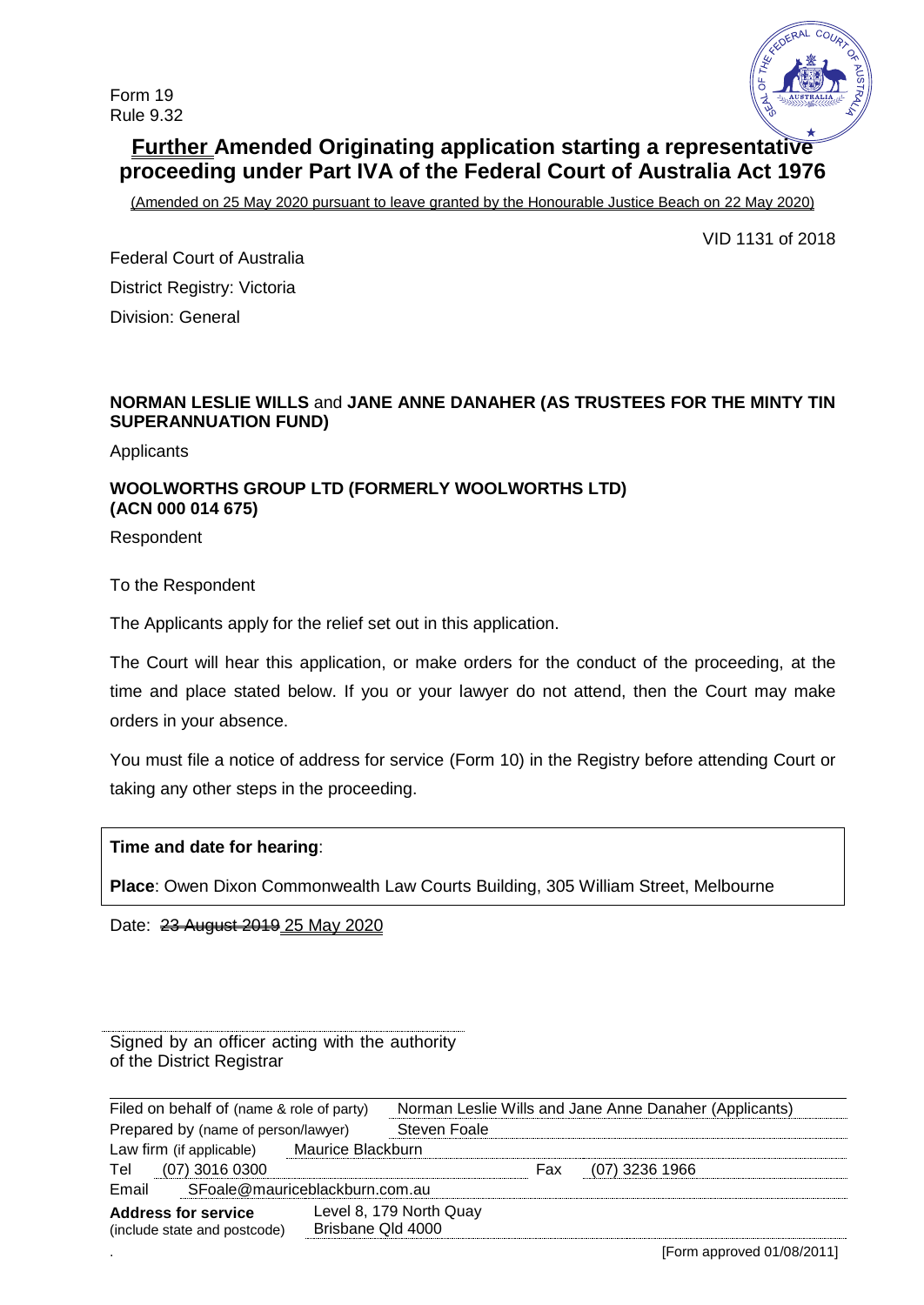

# **Details of claim**

On the grounds stated in the accompanying Further Amended Statement of Claim, the Applicants claim, on their own behalf and on behalf of Group Members (as defined below):

- 1. A declaration pursuant to s 21, alternatively s 33ZF, of the *Federal Court of Australia Act 1976* (Cth) (*FCAA*) that the Respondent (**WOW**) contravened s 674(2) of the *Corporations Act 2001* (Cth) (*Corporations Act*) by failing to inform the Australian Securities Exchange (**ASX**) of some or all of:
	- (a) the Guidance Information, as defined in para [28] of the Further Amended Statement of Claim;
	- (b) the Guidance Options Information, as defined in para [17] of the Further Amended Statement of Claim; and
	- (c) the February Growth Information, as defined in para [18A] of the Further Amended Statement of Claim,

as soon as it became aware, for the purpose of ASX Listing Rules 3.1 and 19.12, of that information.

- 2. A declaration that for the purposes of s 1317HA(1) and/or s 1325 of the *Corporations Act*, the Applicants and Group Members have suffered loss or damage as a result of WOW's contravention or contraventions of s 674(2) of the *Corporations Act*.
- 3. An order, pursuant to s 1317HA(1) and/or s 1325 of the *Corporations Act*, that WOW compensate the Applicants and Group Members for the damage suffered by them which resulted from WOW's contraventions of s 674(2) of the *Corporations Act*.
- 4. A declaration pursuant to s 21, alternatively s 33ZF, of the *FCAA* that by making the FY15 Guidance Representation as defined in para [23] of the **Further Amended** Statement of Claim and the February Growth Representation as defined in para [36E] of the Further Amended Statement of Claim, WOW engaged in conduct in contravention of:
	- (a) s 1041H(1) of the *Corporations Act*;
	- (b) s 12DA(1) of the *Australian Securities and Investments Commission Act 2001* (Cth) (*ASIC Act*); and/or
	- (c) s 18 of the *Australian Consumer Law* (*ACL*).
- 5. A declaration that for the purposes of s 1041I of the *Corporations Act* and/or s 12GF and/or s 12GM of the *ASIC Act* and/or s 236 of the *ACL*, the Applicants and Group Members have suffered loss or damage as a result of WOW's contraventions of s 1041H(1) of the *Corporations Act*, s 12DA(1) of the *ASIC Act* and s 18 of the *ACL*.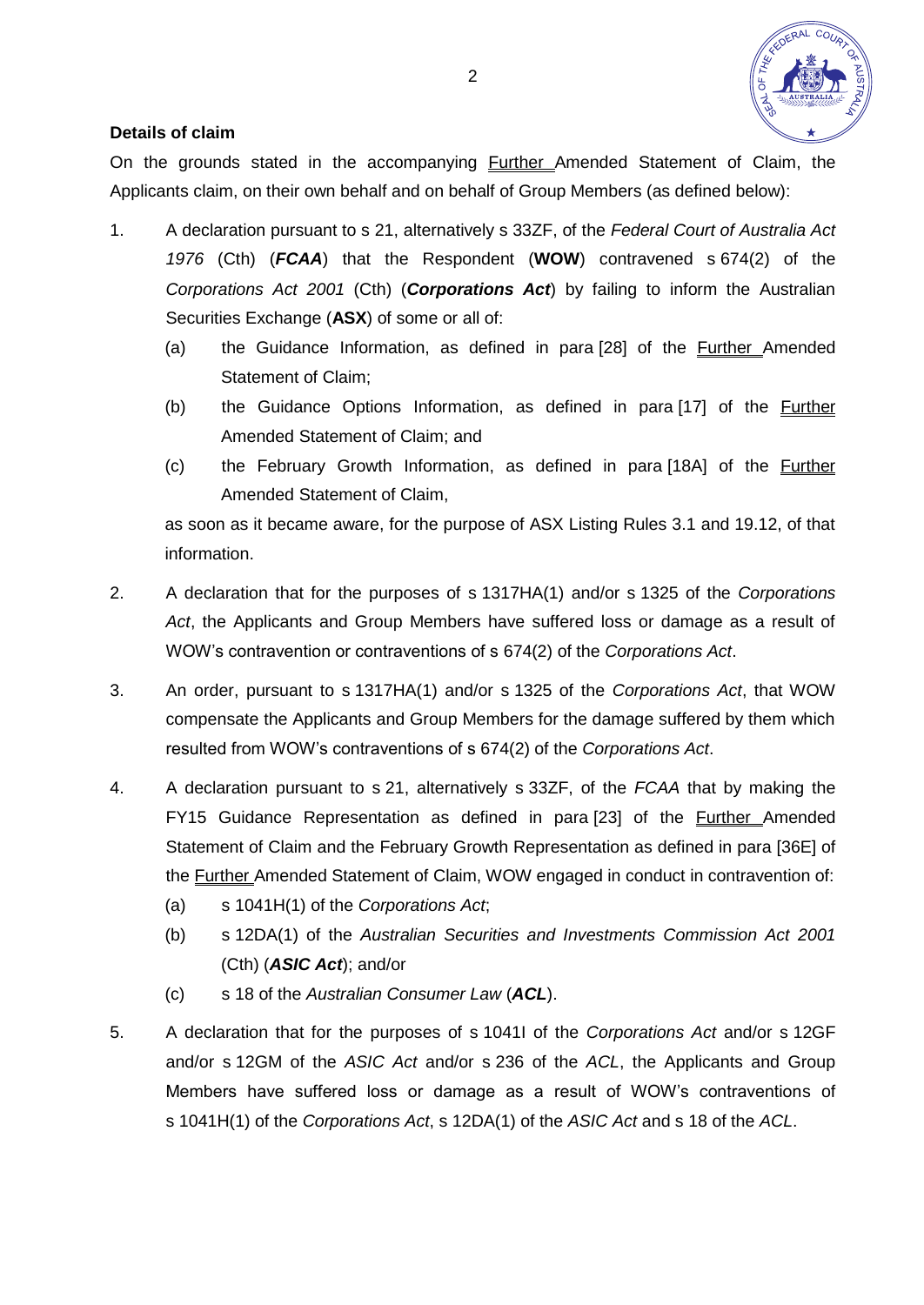

- 6. An order that WOW pay to the Applicants and Group Members statutory compensation pursuant to:
	- (a) s 1041I of the *Corporations Act*;
	- (b) s 12GF and/or s 12GM of the *ASIC Act*; and/or
	- (c) s 236 of the *ACL*.
- 7. Interest pursuant to s 51A of the *FCAA*.
- 8. Costs.
- 9. Such further or other relief as the Court determines is appropriate.

# **Questions common to claims of group members**

The questions of law or fact common to the claims of the Applicants and the Group Members are:

- 1. At what date or dates did WOW become aware, within the meaning of ASX Listing Rule 19.12, of:
	- (a) the Guidance Information (as defined in para [28] of the Further Amended Statement of Claim);
	- (b) the Guidance Options Information (as defined in para [17] of the Further Amended Statement of Claim); and
	- (c) the February Growth Information (as defined in para [18A] of the Further Amended Statement of Claim).
- 2. Whether WOW, throughout all or part (and if so, which part) of the period from 29 August 2014 to 6 May 2015, contravened s 674(2) of the *Corporations Act* by not immediately disclosing the Guidance Information to the ASX.
- 3. Whether WOW, throughout all or part (and if so, which part) of the period from 29 August 2014 to 6 May 2015, contravened s 674(2) of the *Corporations Act* by not immediately disclosing the Guidance Options Information to the ASX.
- 4. Whether WOW, throughout all or part (and if so, which part) of the period from 27 February 2015 to 6 May 2015, contravened s 674(2) of the *Corporations Act* by not immediately disclosing the February Growth Information to the ASX.
- <span id="page-3-0"></span>5. Whether WOW made the FY15 Guidance Representation (as defined in para [23] of the **Further Amended Statement of Claim).**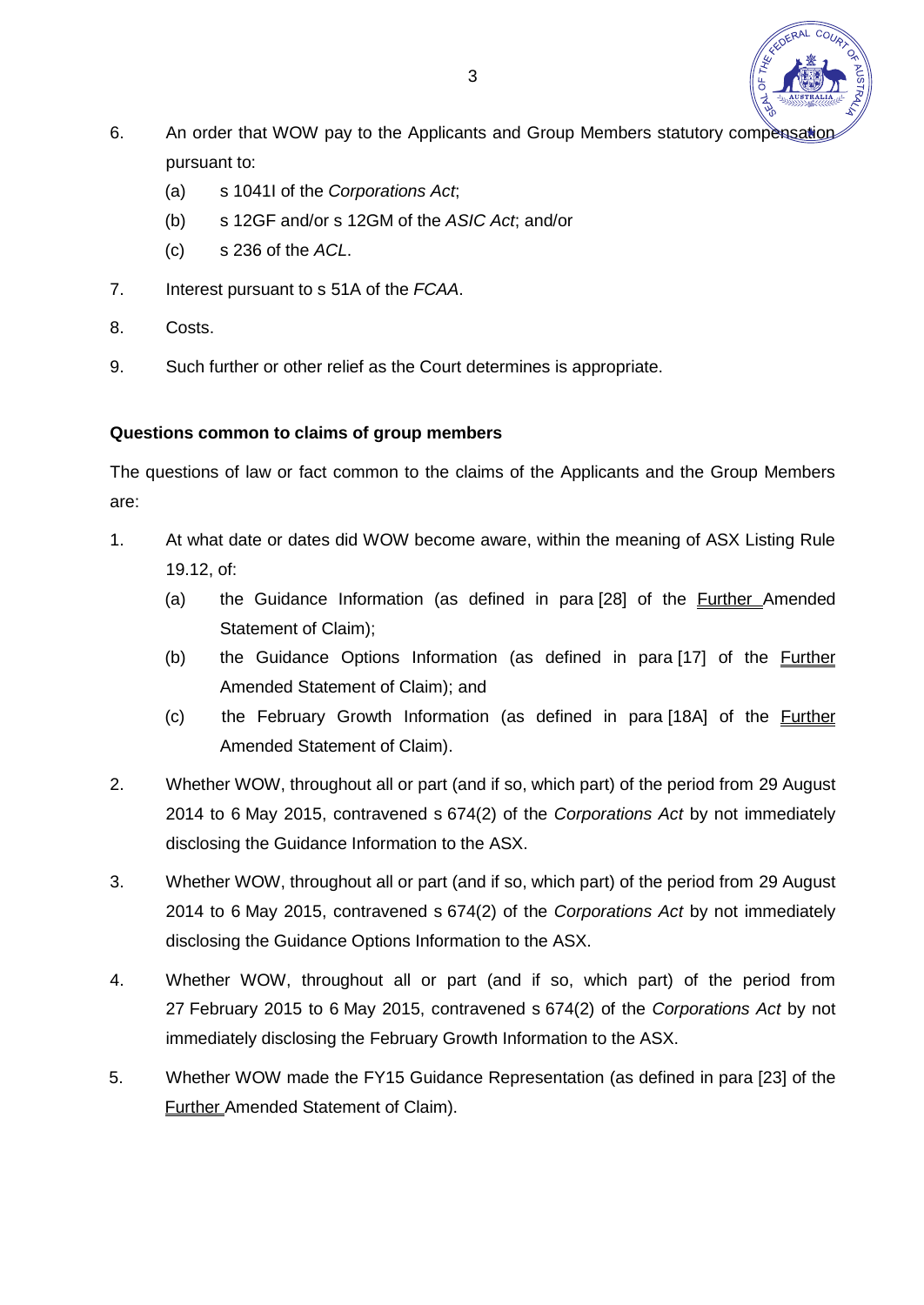

- 6. Whether by making the FY15 Guidance Representation referred to in para [\[5\]](#page-3-0) above. WOW throughout all or part (and if so, which part) of the period from 29 August 2014 to 27 February 6 May 2015, contravened:
	- (a) s 1041H(1) of the *Corporations Act*;
	- (b) s 12DA(1) of the *ASIC Act*; and/or
	- (c) s 18 of the *ACL*.
- 6A. Whether WOW made the February Growth Representation (as defined in para [36E] of the Further Amended Statement of Claim).
- 6B. Whether by making the February Growth Representation referred to in para [6A] above, WOW throughout all or part (and if so, which part) of the period from 27 February 2015 to 6 May 2015, contravened:
	- (a) s 1041H(1) of the *Corporations Act*;
	- (b) s 12DA(1) of the *ASIC Act*; and/or
	- (c) s 18 of the *ACL*.
- 7. Whether any of the Contraventions, as defined in the **Further Amended Statement of** Claim (and if so, which), caused the price for WOW Shares to be higher during the Relevant Period than their true value and/or the market price that would have prevailed had the Contraventions not occurred, and if so:
	- (a) to what extent or by what amount; and
	- (b) are damages recoverable by the Applicants and Group Members as a consequence.
- 8. If any of the Contraventions, as defined in the **Further Amended Statement of Claim**, occurred, what is the correct measure of damages for which WOW may be liable to the Applicants and Group Members.

## **Representative action**

The Applicants bring this application as representative parties under Part IVA of the *Federal Court of Australia Act 1976*.

The group members to whom this proceeding relates (**Group Members**) are persons who:

- a. entered into a contract to acquire an interest in ordinary shares in WOW (**WOW Shares**) on or after 29 August 2014 and before 6 May 2015 (**Relevant Period**);
- b. suffered loss or damage by, or which resulted from, the conduct of WOW as pleaded in the Further Amended Statement of Claim; and